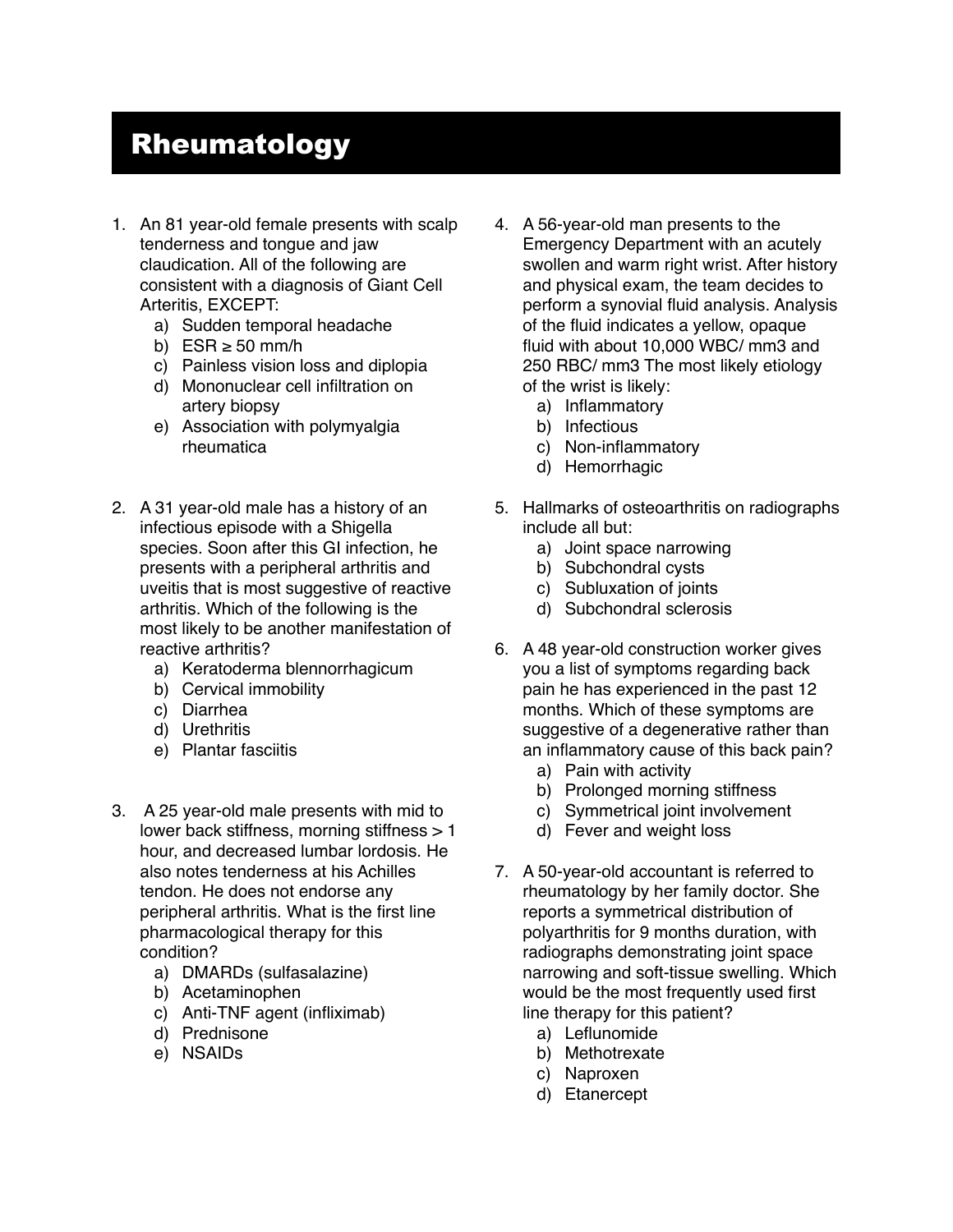- 8. A 35-year-old woman with SLE presents to the Emergency Department with chest pain that began 72 hours previously. She is tachycardic, tachypneic, and has a fever. The next best step in management is:
	- a) EKG
	- b) Chest X-ray
	- c) Diuresis
	- d) Begin NSAID therapy
- 9. A 48-year-old man presents to the walk-in clinic with weight loss, testicular pain, and a leg rash. On physical exam, the patient has livedo reticularis, and a cutaneous ulcer superior to the left medial malleolus. Laboratory testing is significant for a hemoglobin of 120, MCV of 89, elevated erythrocyte sedimentation rate, C-reactive protein. Serology is positive for hepatitis B and negative for ANCA. What is the diagnosis?
	- a) Microangiopathic polyangiitis
	- b) Systemic Lupus Erythematosus
	- c) Polyarteritis Nodosa
	- d) Antiphospholipid antibody syndrome
- 10. A 21-year-old woman presents to the family medicine clinic with a 3 month history of lower back stiffness, some hand pain and swelling, along with morning stiffness for 80 minutes. The patient started an over-the-counter topical steroid for a skin rash that has been present on and off over the past year. On physical exam, the patient presents with onycholysis, dactylitis of the right fourth digit, and a scaly erythematous plaque of the medial left thigh. Back exam notes normal contours but slightly restricted back extension. What is the next best step?Joint space narrowing
	- a) Order bloodwork for RF and HLA-B27
	- b) Order radiographs of the lumbar spine, SI joints and right hand
	- c) Prescribe a hydrocortisone cream
	- d) Counsel regarding exercise and discuss referral to physiotherapy
- 11. Ankylosing spondylitis is associated with each of the following EXCEPT:
	- a) Sacroiliitis
	- b) An increased frequency of HLA B27
	- c) Iritis
	- d) Symmetrical peripheral erosive arthritis
	- e) Inflammatory bowel disease
- 12. Which of the following is LEAST likely to be a cutaneous manifestation of systemic lupus erythematosus?
	- a) Butterfly rash
	- b) Discoid rash
	- c) Palpable purpura due to leukocytoclastic vasculitis
	- d) Petechiae due to thrombocytopenia
	- e) Urticaria
- 13. A 70 year-old woman visits you with a 2 day history of a swollen right wrist. You aspirate the wrist and find intracellular rhomboid- shaped weakly positive birefringent crystals. All of the following are consistent with the diagnosis of pseudogout, EXCEPT:
	- a) Chondrocalcinosis
	- b) Erosions seen on x-ray of the wrist joint
	- c) Rapid response to nonsteroidal antiinflammatory drugs
	- d) History of a similar episode in her knee 2 years previously
	- e) Rapid response to intraarticular corticosteriods
- 14. A 22 year-old man presents with a subacute onset over 3 weeks of an asymmetrical oligoarthritis involving the lower limbs. The MOST LIKELY type of arthritis the patient has is
	- a) Osteoarthritis
	- b) Gout
	- c) Rheumatoid Arthritis
	- d) Reactive Arthritis
	- e) Septic Arthritis